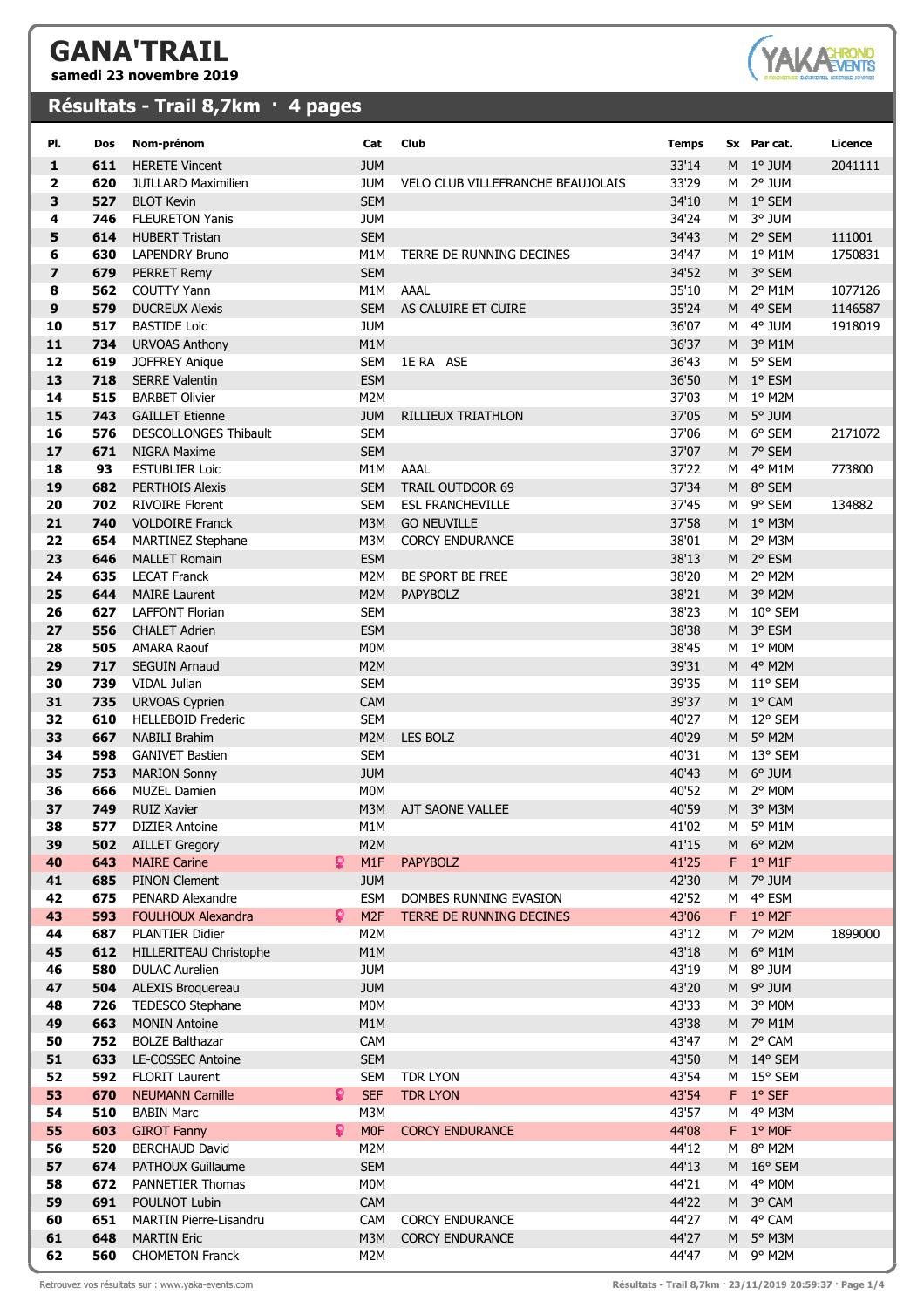| PI.      | Dos        | Nom-prénom                                            |              | Cat              | Club                        | <b>Temps</b>   |                | Sx Par cat.        | Licence |
|----------|------------|-------------------------------------------------------|--------------|------------------|-----------------------------|----------------|----------------|--------------------|---------|
| 63       | 721        | <b>STEU Christian</b>                                 |              | M2M              |                             | 45'17          |                | M 10° M2M          | 1878455 |
| 64       | 714        | <b>ROUSSET Guillaume</b>                              |              | M1M              |                             | 45'18          | M              | 8° M1M             |         |
| 65       | 657        | <b>MAURY Blandine</b>                                 | Q            | M1F              |                             | 45'18          |                | $F$ 2° M1F         |         |
| 66       | 525        | <b>BLANDIN Jean-Pierre</b>                            |              | M6M              |                             | 45'20          |                | M 1° M6M           |         |
| 67       | 720        | <b>SOUCHOTTE Hugo</b>                                 |              | <b>JUM</b>       |                             | 45'32          |                | $M$ 10° JUM        |         |
| 68       | 699        | <b>RAVENT Brett</b>                                   |              | M2M              | <b>TEAM MASSAI</b>          | 45'51          | M              | $11^{\circ}$ M2M   |         |
| 69       | 519        | <b>BENEZECH Yannick</b>                               |              | M4M              |                             | 46'04          | M              | $1^\circ$ M4M      | 2141270 |
| 70       | 636        | LECLERC-PESSELIER Melanie                             | ្            | M <sub>1</sub> F |                             | 46'31          | F.             | 3° M1F             |         |
| 71       | 703        | <b>RIVOIRE Marion</b>                                 | Q            | M <sub>OF</sub>  | <b>YACA COURIR</b>          | 46'39          | F.             | 2° MOF             |         |
| 72       | 700        | RAVENT-LECLERT Romain                                 |              | CAM              | <b>TEAM MASSAI</b>          | 46'41          | M              | 5° CAM             |         |
| 73       | 566        | <b>CROZE Victor</b>                                   |              | <b>JUM</b>       |                             | 46'42          |                | M 11° JUM          |         |
| 74       | 683        | PETITJEAN Stephane                                    |              | M3M              | <b>GO NEUVILLE</b>          | 46'43          | M              | 6° M3M             |         |
| 75       | 744        | RUIZ Johann                                           |              | <b>JUM</b>       | AJT SAONE VALLEE            | 46'57          | M              | $12^{\circ}$ JUM   |         |
| 76       | 707        | RODRIGUEZ-DELSIGNORE Camille                          | -9           | <b>JUF</b>       | <b>ACVS</b>                 | 46'58          | F.             | $1°$ JUF           | 2122195 |
| 77       | 582        | <b>DURIX Sebastien</b>                                |              | M <sub>0</sub> M |                             | 46'59          | M              | 5° MOM             |         |
| 78       | 650        | <b>MARTIN Maelis</b>                                  | Q            | <b>JUF</b>       | S/L VAL DE SAONE ATHLETISME | 47'31          | F.             | $2°$ JUF           | 1835921 |
| 79       | 539        | <b>BROQUEREAU Ludovic</b>                             |              | M2M              |                             | 47'40          | M              | $12^{\circ}$ M2M   |         |
| 80       | 600        | <b>GHILARDI Mathieu</b>                               |              | CAM              | <b>GO NEUVILLE</b>          | 47'47          | м              | 6° CAM             |         |
| 81       | 513        | <b>BANASZAK Fabien</b>                                |              | M1M              |                             | 47'59          | M              | 9° M1M             |         |
| 82       | 618        | <b>JEFFREY Diane</b>                                  | Q            | M <sub>2F</sub>  | DOMBES RUNNING EVASION      | 48'09          | $F -$          | 2° M2F             |         |
| 83       | 745        | <b>FARGETON Yoni</b>                                  |              | CAM              |                             | 48'13          |                | M 7º CAM           |         |
| 84       | 669        | <b>NAULIN Mathieu</b>                                 |              | M1M              |                             | 48'24          | м              | 10° M1M            |         |
| 85       | 710        | ROUDAUT Julien                                        |              | <b>MOM</b>       |                             | 48'28          | M <sub>1</sub> | 6° MOM             |         |
| 86       | 559        | <b>CHOLLET Ludovic</b>                                |              | M <sub>0</sub> M |                             | 48'35          |                | $M7$ ° MOM         |         |
| 87       | 599        | <b>GERARDO Elsa</b>                                   | ò            | <b>SEF</b>       |                             | 48'40          |                | F 2° SEF           |         |
| 88       | 741        | ZAHRI Hassan                                          |              | M4M              | <b>CORCY ENDURANCE</b>      | 48'47          | M              | 2° M4M             |         |
| 89       | 522        | <b>BERTRAND Maryline</b>                              | Ω            | M1F              | DOMBES RUNNING EVASION      | 48'47          |                | $F$ 4° M1F         |         |
| 90       | 678        | PERICHON Charles-Antoine                              |              | M1M              |                             | 48'51          |                | M 11° M1M          |         |
| 91       | 83         | <b>DUBOST Sebastien</b>                               |              | M2M              |                             | 49'25          |                | M 13° M2M          |         |
| 92       | 664        | <b>MONTORFANO Damien</b>                              |              | M1M              | DOMBES RUNNING EVASION      | 49'25          | M              | 12° M1M            |         |
| 93       | 705        | <b>ROCHE Elodie</b>                                   | Q.           | <b>MOF</b>       | <b>COURIR ENSEMBLE</b>      | 49'40          | F.             | 3° MOF             |         |
| 94       | 728        | <b>THIERRY Corouge</b>                                |              | M5M              |                             | 49'40          | M              | 1° M5M             |         |
| 95       | 544        | <b>BUNOZ Salome</b>                                   | Q            | <b>ESF</b>       |                             | 49'41          |                | F 1° ESF           |         |
| 96       | 538        | <b>BRISSET Michael</b>                                |              | M4M              |                             | 50'18          | M              | 3° M4M             |         |
| 97<br>98 | 532<br>748 | <b>BOUVIER Philippe</b><br><b>BOURGEOIS Jean-Paul</b> |              | M4M<br>M5M       |                             | 50'27<br>50'29 |                | M 4° M4M<br>2° M5M |         |
| 99       | 602        | <b>GINDRE Boris</b>                                   |              | M2M              |                             | 50'35          | M              | M 14° M2M          |         |
| 100      | 565        | <b>CROZE Sebastien</b>                                |              | M2M              |                             |                |                | M 15° M2M          |         |
| 101      | 708        | <b>ROGER Pascal</b>                                   |              | M6M              | L'ALBERO IN PIEDI           | 50'35<br>50'57 |                | M 2° M6M           |         |
| 102      | 569        | <b>DECHER David</b>                                   |              | M2M              |                             | 51'09          |                | M 16° M2M          |         |
| 103      | 530        | <b>BON Eric</b>                                       |              | M4M              | DOMBES RUNNING EVASION      | 51'22          |                | M 5° M4M           |         |
| 104      | 511        | <b>BAESSA Mathieu</b>                                 |              | <b>SEM</b>       |                             | 51'36          |                | M 17° SEM          |         |
| 105      | 514        | <b>BARBET Gilles</b>                                  |              | M4M              |                             | 51'37          | M              | 6° M4M             |         |
| 106      | 624        | <b>KUHN Thomas</b>                                    |              | M2M              |                             | 51'37          | M              | 17° M2M            |         |
| 107      | 533        | <b>BRES Charlotte</b>                                 | Q.           | <b>SEF</b>       |                             | 51'38          | F.             | 3° SEF             |         |
| 108      | 698        | <b>RAUCH Xavier</b>                                   |              | M3M              |                             | 51'42          |                | M 7° M3M           |         |
| 109      | 642        | <b>MAIGNIEN Arnault</b>                               |              | <b>ESM</b>       |                             | 52'03          | M              | 5° ESM             |         |
| 110      | 649        | <b>MARTIN Liliane</b>                                 | ò            | M <sub>4F</sub>  |                             | 52'36          | F.             | $1^{\circ}$ M4F    |         |
| 111      | 645        | <b>MALLET Noemie</b>                                  | $\mathsf{Q}$ | <b>JUF</b>       | S/L VAL DE SAONE ATHLETISME | 53'08          | F.             | 3° JUF             | 1797729 |
| 112      | 640        | <b>LYONNET Ludovic</b>                                |              | M3M              |                             | 53'09          | м              | 8° M3M             | 2181758 |
| 113      | 573        | <b>DELOMIER Clara</b>                                 | $\mathbf{Q}$ | <b>SEF</b>       |                             | 53'17          |                | F 4° SEF           |         |
| 114      | 692        | PRAT Alexandre                                        |              | M1M              |                             | 53'20          |                | M 13° M1M          |         |
| 115      | 601        | <b>GILLET Daniel</b>                                  |              | M7M              | A J T . SAONE VALLEE        | 53'25          |                | M 1° M7M           |         |
| 116      | 730        | <b>THOUVEREZ Laurent</b>                              |              | M0M              |                             | 53'32          | M              | 8° M0M             |         |
| 117      | 632        | <b>LARROUMET Charles</b>                              |              | M1M              |                             | 53'38          |                | M 14° M1M          |         |
| 118      | 737        | <b>USUBELLI Mateo</b>                                 |              | CAM              |                             | 53'40          | М              | 8° CAM             |         |
| 119      | 508        | <b>ARTETA Leo</b>                                     |              | <b>MOM</b>       |                             | 53'42          | M              | $9°$ MOM           |         |
| 120      | 696        | <b>QUIGNON Carole</b>                                 | Ω            | M <sub>2F</sub>  |                             | 53'50          | F.             | 3° M2F             |         |
| 121      | 546        | <b>CANDERLE Damien</b>                                |              | M1M              | <b>FLO&amp;DAM'S</b>        | 53'57          | M              | $15^{\circ}$ M1M   |         |
| 122      | 547        | <b>CANDERLE Florine</b>                               | Q            | M1F              | <b>FLO&amp;DAM'S</b>        | 53'58          | F              | 5° M1F             |         |
| 123      | 747        | <b>MAGNIN Marine</b>                                  | ò            | <b>SEF</b>       |                             | 54'05          | F              | 5° SEF             |         |
| 124      | 659        | <b>MERLIN Marie-France</b>                            | ុ            | M <sub>3F</sub>  | <b>ASC BALAN</b>            | 54'11          | F              | $1°$ M3F           | 1861439 |
| 125      | 581        | <b>DURAY Cecile</b>                                   | ò            | <b>MOF</b>       | DOMBES RUNNING EVASION      | 54'29          | F              | 4° MOF             |         |
| 126      | 531        | <b>BOUCHER Elodie</b>                                 | ្            | <b>SEF</b>       |                             | 54'35          | F              | 6° SEF             |         |
| 127      | 668        | <b>NALDA Caroline</b>                                 | ្            | M <sub>OF</sub>  |                             | 54'36          | F              | 5° MOF             |         |
| 128      | 638        | <b>LONG Lauranne</b>                                  | Q            | <b>SEF</b>       |                             | 54'44          | F              | 7° SEF             |         |
| 129      | 709        | <b>ROGNARD Carole</b>                                 | Q            | M1F              |                             | 55'07          | F.             | $6°$ M1F           |         |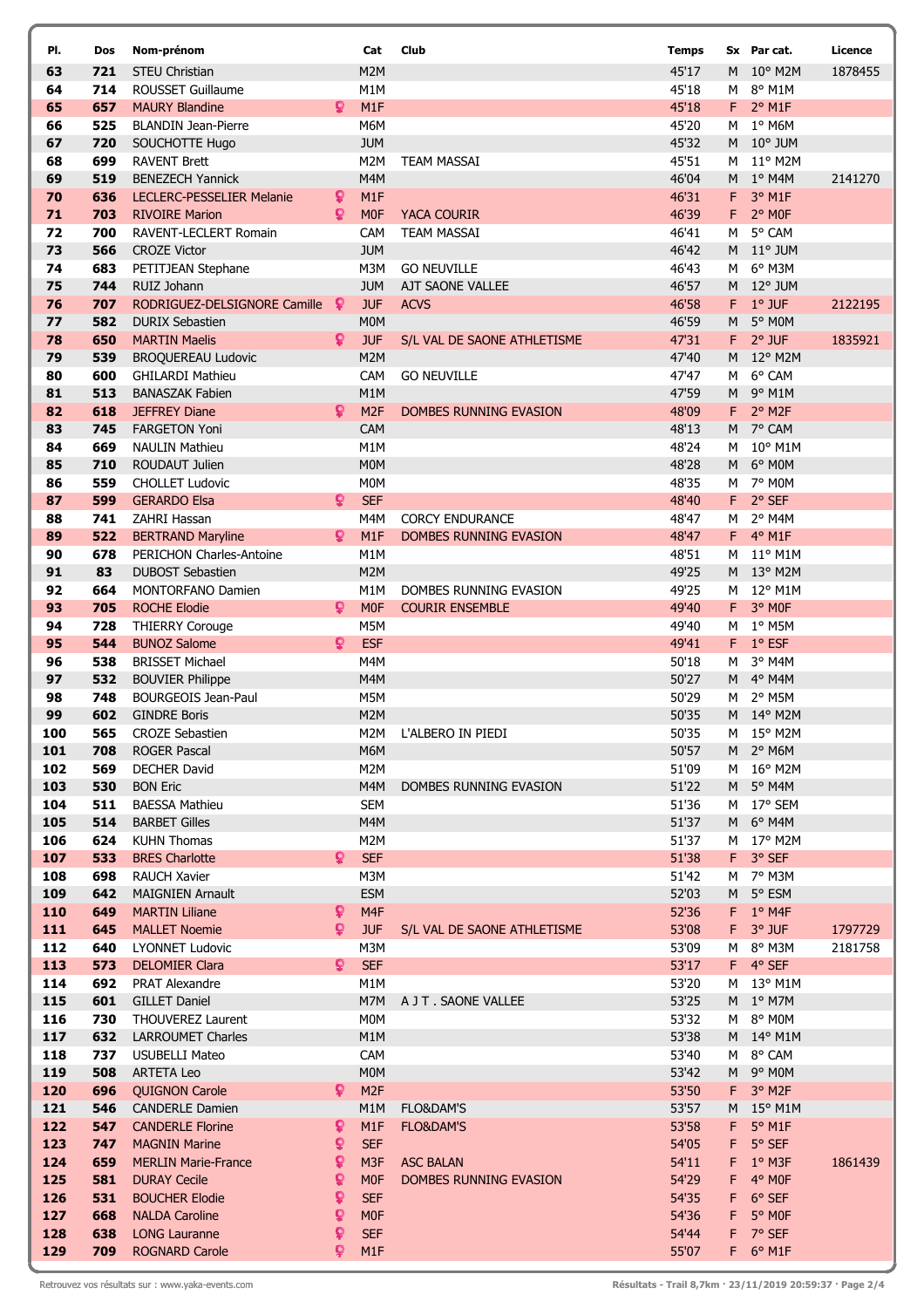| PI.        | Dos        | Nom-prénom                                     |                  | Cat                                | Club                      | <b>Temps</b>       |         | Sx Par cat.                  | Licence |
|------------|------------|------------------------------------------------|------------------|------------------------------------|---------------------------|--------------------|---------|------------------------------|---------|
| 130        | 1012       | <b>CHETAIL Frederic</b>                        |                  | M1M                                |                           | 55'09              | M       | $16^{\circ}$ M1M             |         |
| 131        | 660        | <b>METHIVIER Celine</b>                        | ្                | M <sub>0F</sub>                    |                           | 55'12              | F.      | 6° MOF                       | 1937199 |
| 132        | 578        | <b>DOLIGEZ Iris</b>                            | Q                | <b>SEF</b>                         | <b>TEAM ROCKET</b>        | 55'17              | F.      | 8° SEF                       |         |
| 133        | 542        | <b>BRUN Marc</b>                               |                  | M4M                                |                           | 55'18              | M       | 7° M4M                       |         |
| 134        | 688        | <b>POIRIER Elisa</b>                           | Q                | <b>SEF</b>                         |                           | 55'19              | F.      | 9° SEF                       |         |
| 135        | 617        | <b>JARAY Olivier</b>                           |                  | M <sub>2</sub> M                   |                           | 55'31              | M       | 18° M2M                      |         |
| 136        | 616        | <b>JARAY Lucile</b>                            | ò                | CAF                                |                           | 55'35              | F       | $1^{\circ}$ CAF              | 2181767 |
| 137        | 597        | <b>GANGLOFF Claire</b>                         | Q                | M <sub>3F</sub>                    | <b>GO NEUVILLE</b>        | 55'36              | F.      | 2° M3F                       |         |
| 138        | 521        | <b>BERCIER Clemence</b>                        | ្                | CAF                                |                           | 55'51              | F.      | 2° CAF                       |         |
| 139        | 604        | <b>GIVRE Julie</b>                             | Q                | <b>SEF</b>                         | <b>ASCM</b>               | 55'53              | F.      | 10° SEF                      |         |
| 140        | 591        | <b>FLAHAUT Sophie</b>                          | Q                | M <sub>2F</sub>                    |                           | 55'59              | F.      | 4° M2F                       |         |
| 141        | 572        | <b>DELANEY Thibaut</b>                         |                  | <b>SEM</b>                         |                           | 56'11              | M       | 18° SEM                      |         |
| 142        | 711        | <b>ROUGIS Jessica</b>                          | Q                | <b>SEF</b>                         | DOMBES RUNNING EVASION    | 56'15              | F.      | $11^{\circ}$ SEF             |         |
| 143<br>144 | 680<br>595 | <b>PERRIER Laurent</b><br><b>FRECHARD Axel</b> |                  | M2M<br><b>JUM</b>                  | <b>PCHITT</b>             | 56'21<br>56'21     | м       | M 19° M2M<br>13° JUM         |         |
| 145        | 750        | <b>JAMETON Vinciane</b>                        | ò                | M <sub>0F</sub>                    |                           | 56'24              |         | F 7° MOF                     |         |
| 146        | 503        | <b>ALEPEE Beatrice</b>                         | ្                | M <sub>2F</sub>                    |                           | 56'38              | F       | 5° M2F                       |         |
| 147        | 567        | <b>DAVY Clara</b>                              | $\overline{Q}$   | <b>JUF</b>                         |                           | 56'46              | $F -$   | 4° JUF                       |         |
| 148        | 719        | SOMBARDIER Jean-Marc                           |                  | M7M                                |                           | 56'59              | м       | 2° M7M                       |         |
| 149        | 661        | <b>METIVIER David</b>                          |                  | M <sub>2</sub> M                   |                           | 57'01              | M       | 20° M2M                      |         |
| 150        | 613        | <b>HORTOUL Thomas</b>                          |                  | <b>SEM</b>                         |                           | 57'03              | M       | 19° SEM                      |         |
| 151        | 690        | <b>POULENARD Vanessa</b>                       | $\mathbf{Q}$     | <b>SEF</b>                         |                           | 57'05              | F       | 12° SEF                      |         |
| 152        | 676        | <b>PEREZ Francois</b>                          |                  | M1M                                |                           | 57'05              | M       | 17° M1M                      |         |
| 153        | 625        | <b>LABRANCHE Elise</b>                         | Q                | <b>JUF</b>                         | DOMBES RUNNING EVASION    | 57'07              | F       | 5° JUF                       |         |
| 154        | 518        | <b>BAYARD Annie</b>                            | Q                | M <sub>1</sub> F                   | <b>COURIR ENSEMBLE</b>    | 57'14              | F.      | 7° M1F                       | 2228605 |
| 155        | 552        | <b>CATAFORT Ivana</b>                          | Q                | <b>CAF</b>                         | <b>TEAM DES MONTS</b>     | 57'31              | F       | 3° CAF                       |         |
| 156        | 590        | <b>FILLON Amelie</b>                           | Ω                | <b>SEF</b>                         | <b>TEAM DES MONTS</b>     | 57'32              | F       | 13° SEF                      |         |
| 157        | 564        | <b>CROZE Arthur</b>                            |                  | <b>SEM</b>                         |                           | 57'38              | M       | 20° SEM                      |         |
| 158        | 736        | <b>URVOAS Nadege</b>                           | ¥                | M <sub>2F</sub>                    |                           | 57'39              | F.      | 6° M2F                       |         |
| 159        | 545        | <b>CAILLAUD Chloe</b>                          | Q                | <b>ESF</b>                         |                           | 57'53              | F       | 2° ESF                       |         |
| 160        | 535        | <b>BREVET Julia</b>                            | Q                | <b>JUF</b>                         |                           | 57'54              | F       | 6° JUF                       |         |
| 161        | 534        | <b>BREVET Frederic</b>                         |                  | M5M                                |                           | 57'54              | M       | 3° M5M                       |         |
| 162        | 639        | <b>LYONNET Isabelle</b>                        | ្                | M <sub>2F</sub>                    |                           | 57'56              | F.      | 7° M2F                       |         |
| 163        | 555        | <b>CHABLI Magali</b>                           | ្                | M <sub>2F</sub>                    |                           | 58'00              | F.      | 8° M2F                       |         |
| 164        | 528        | <b>BOLARD Geraldine</b>                        | ុ                | M <sub>2F</sub>                    |                           | 58'06              | F.      | 9° M2F                       |         |
| 165        | 541        | <b>BROUSSE Betty</b>                           | Q                | <b>SEF</b>                         |                           | 58'33              | F       | 14° SEF                      |         |
| 166        | 623        | <b>KUHN Armelle</b>                            | Q                | M <sub>2F</sub>                    |                           | 58'42              | F.      | $10^{\circ}$ M <sub>2F</sub> |         |
| 167        | 694        | QUAQUIN Jerome                                 |                  | M2M                                |                           | 59'02              | M       | 21° M2M                      |         |
| 168        | 516        | <b>BARCEL Benjamin</b>                         |                  | M0M                                |                           | 59'03              |         | M 10° M0M                    |         |
| 169        | 512<br>665 | <b>BAGNON Michel</b><br>MOULETTE Pascal        |                  | M6M<br>M2M                         | VALEO ECLAIR SPORT        | 59'09<br>59'35     |         | M 3° M6M<br>M 22° M2M        |         |
| 170<br>171 | 673        | PASTRE Dominique                               |                  | M2M                                |                           | 59'38              |         | M 23° M2M                    |         |
| 172        | 697        | <b>RAOUX Celine</b>                            | ¥                | M <sub>0F</sub>                    | CROSS DE LA ROSE          | 59'52              | F.      | 8° MOF                       |         |
| 173        | 561        | <b>CLOIX Virginie</b>                          | ្                | M1F                                |                           | 1h00'19            | F.      | 8° M1F                       |         |
| 174        | 731        | <b>TOUMAZEAU Claire</b>                        | ဝှ               | <b>MOF</b>                         | DOMBES RUNNING EVASION    | 1h00'27            | F.      | 9° MOF                       |         |
| 175        | 713        | ROUSSAT Gregory                                |                  | M1M                                |                           | 1h01'05            | M       | $18^{\circ}$ M1M             |         |
| 176        | 662        | MOISSONNIER Quentin                            |                  | <b>SEM</b>                         |                           | 1h01'26            | M       | 21° SEM                      |         |
| 177        | 529        | <b>BOLZE Stephanie</b>                         | Q                | M <sub>2F</sub>                    |                           | 1h01'45            |         | F 11° M2F                    |         |
| 178        | 588        | <b>FERRY Geraldine</b>                         | ុ                | M <sub>2F</sub>                    |                           | 1h01'53            |         | F 12° M2F                    |         |
| 179        | 596        | <b>FREROT Camille</b>                          | Q                | <b>SEF</b>                         |                           | 1h01'57            |         | $F$ 15° SEF                  |         |
| 180        | 506        | <b>ARNOULD Victor</b>                          |                  | <b>SEM</b>                         |                           | 1h02'13            | M       | 22° SEM                      |         |
| 181        | 629        | LANDOWSKI Elisabeth                            | Q                | M1F                                | <b>CYCLE SERVICE LYON</b> | 1h02'28            | F.      | 9° M1F                       |         |
| 182        | 647        | <b>MARILLIER Solene</b>                        | ្                | <b>SEF</b>                         | <b>LES PIOUPIOUS</b>      | 1h02'30            | F.      | $16°$ SEF                    |         |
| 183        | 554        | <b>CAUDEBEC Quentin</b>                        |                  | <b>SEM</b>                         | <b>LES PIOUPIOUS</b>      | 1h02'31            | M       | 23° SEM                      |         |
| 184        | 751        | <b>OLLIER Adeline</b>                          | Q                | M1F                                |                           | 1h02'40            |         | F 10° M1F                    |         |
| 185        | 738        | <b>VAUTRIN Juliette</b>                        | Q                | <b>CAF</b>                         | CROSS DE LA ROSE          | 1h02'41            | F.      | 4° CAF                       |         |
| 186        | 557        | <b>CHAMPION-VAUTRIN Estelle</b>                | ្                | M <sub>2F</sub>                    | CROSS DE LA ROSE          | 1h02'42            | F.      | 13° M2F                      |         |
| 187        | 622        | <b>KAPPS Victoria</b>                          | Q                | <b>JUF</b>                         |                           | 1h03'44            | F.      | 7° JUF                       |         |
| 188        | 729        | <b>THOMAS Laura</b>                            | Q                | <b>SEF</b>                         |                           | 1h04'00            | F.      | 17° SEF                      |         |
| 189        | 701        | REGOUBY-PEJU Valerie                           | ្                | M1F                                |                           | 1h04'00            | F.      | $11^{\circ}$ M1F             |         |
| 190        | 637        | <b>LHOPITAL Emilie</b>                         | Q                | M1F                                | <b>GO NEUVILLE</b>        | 1h04'25            | F.      | 12° M1F                      |         |
| 191        | 586        | <b>FAURE Valerie</b>                           | $\boldsymbol{Q}$ | M <sub>1</sub> F                   |                           | 1h05'02            | F.      | 13° M1F                      |         |
| 192<br>193 | 621<br>704 | <b>KAMKAR Parmis</b><br><b>ROBIN Magali</b>    | Q<br>្           | M <sub>0F</sub><br>M <sub>0F</sub> |                           | 1h05'14<br>1h05'15 | F.<br>F | $10^{\circ}$ MOF<br>11° M0F  |         |
| 194        | 587        | <b>FAYNEL Lucie</b>                            | ្                | <b>SEF</b>                         | <b>PIPELETTE</b>          | 1h05'16            | F.      | 18° SEF                      |         |
| 195        | 733        | <b>UJHELYI Auriane</b>                         | Q                | <b>SEF</b>                         | <b>PIPELETTE</b>          | 1h05'16            | F.      | $19°$ SEF                    |         |
| 196        | 609        | <b>GUINGOIS Marie</b>                          | Q                | <b>ESF</b>                         |                           | 1h05'22            |         | F 3° ESF                     |         |
|            |            |                                                |                  |                                    |                           |                    |         |                              |         |